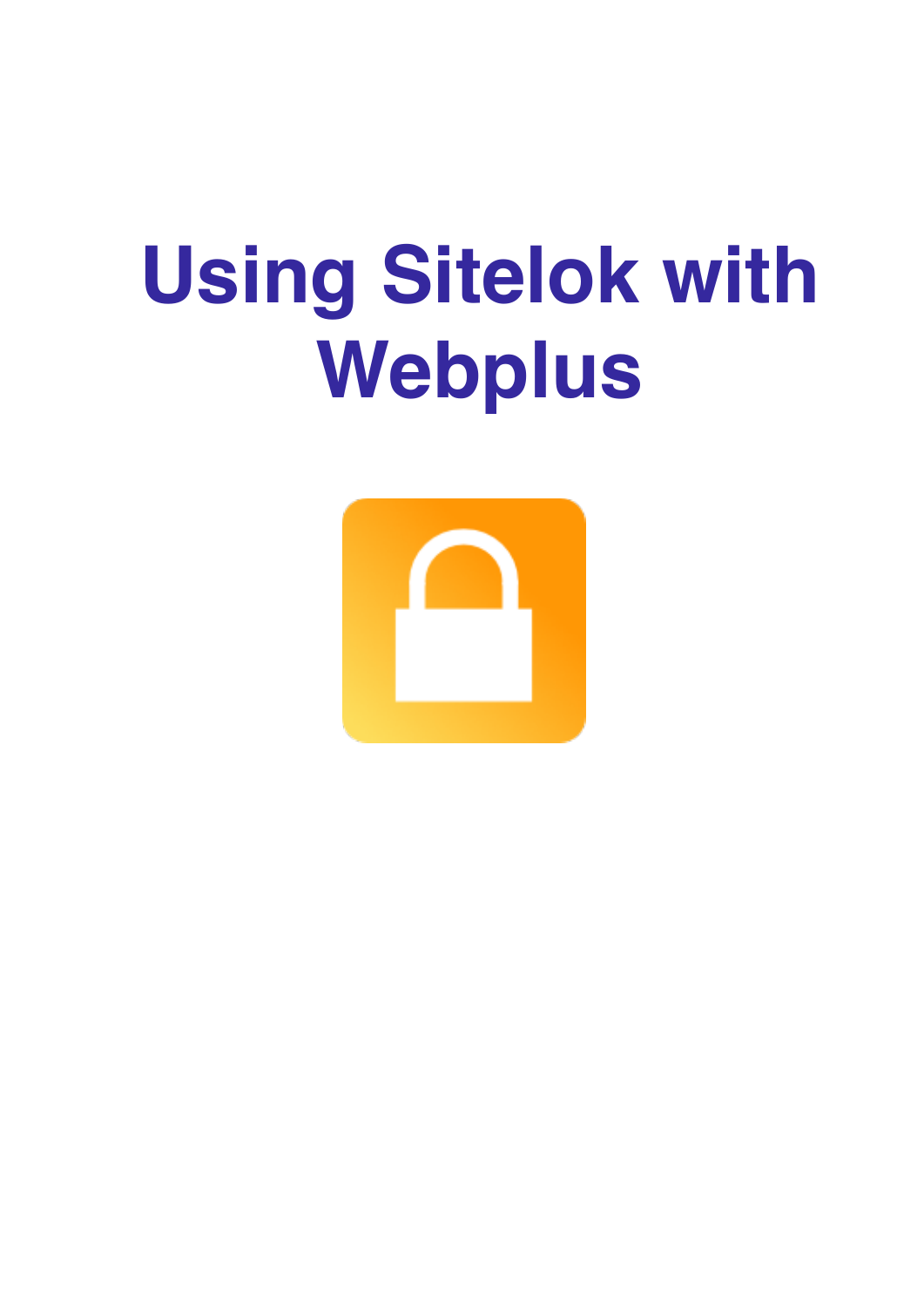#### **Using Sitelok with Webplus**

Copyright 2014-2016 Vibralogix. All rights reserved.

This document is provided by Vibralogix for informational purposes only to licensed users of the Sitelok product and is provided on an 'as is' basis without any warranties expressed or implied.

Information in this document is subject to change without notice and does not represent a commitment on the part of Vibralogix. The software described in this document is provided under a license agreement. The software may be used only in accordance with the terms of that license agreement. It is against the law to copy or use the software except as specifically allowed in the license.

It is the users responsibility to ensure the suitability of Sitelok before using it. In no circumstances will Vibralogix be responsible for any loss or damage of data or programs as a result of using Linklok. Your use of Sitelok implies acceptance of these terms.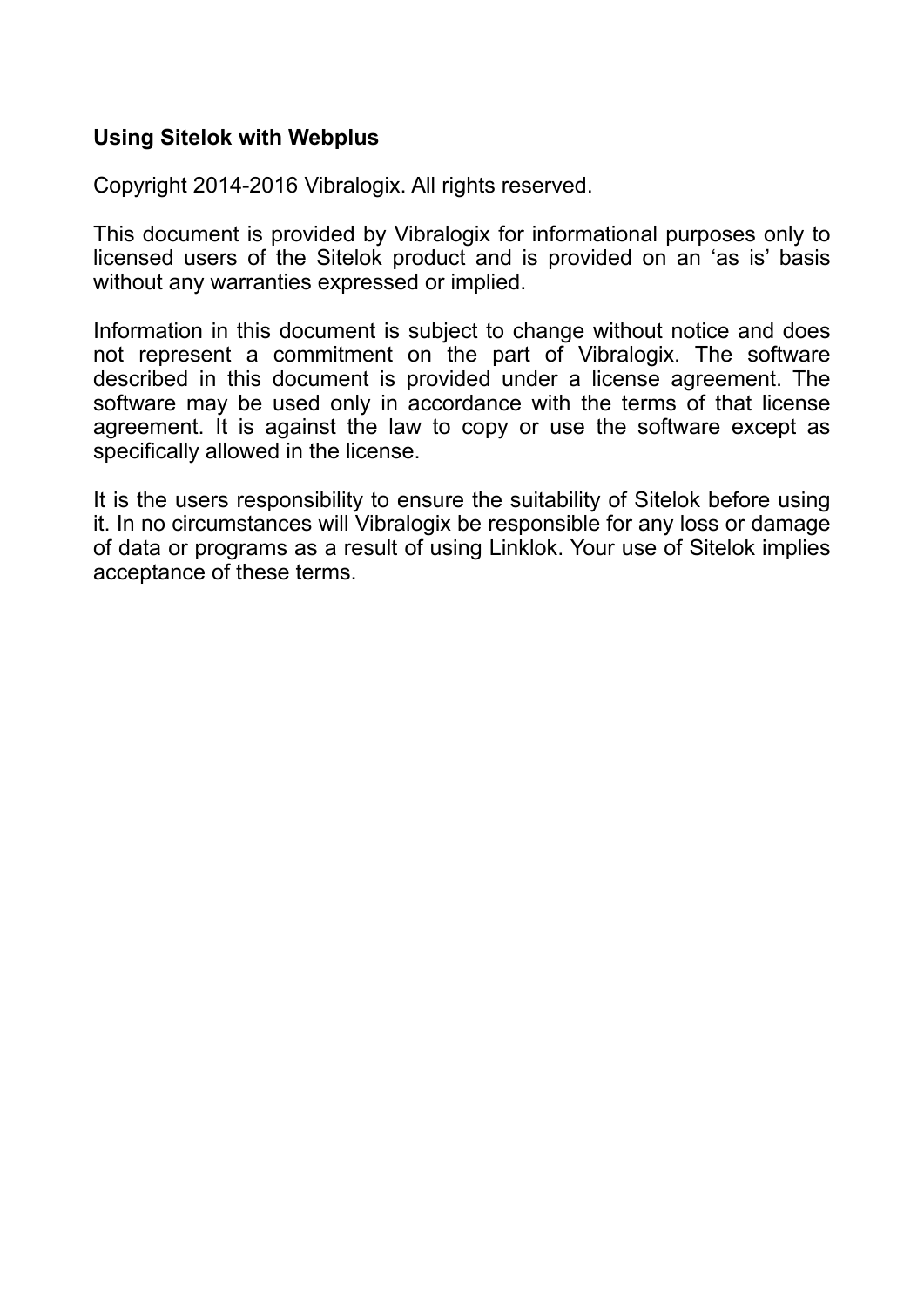# **Contents**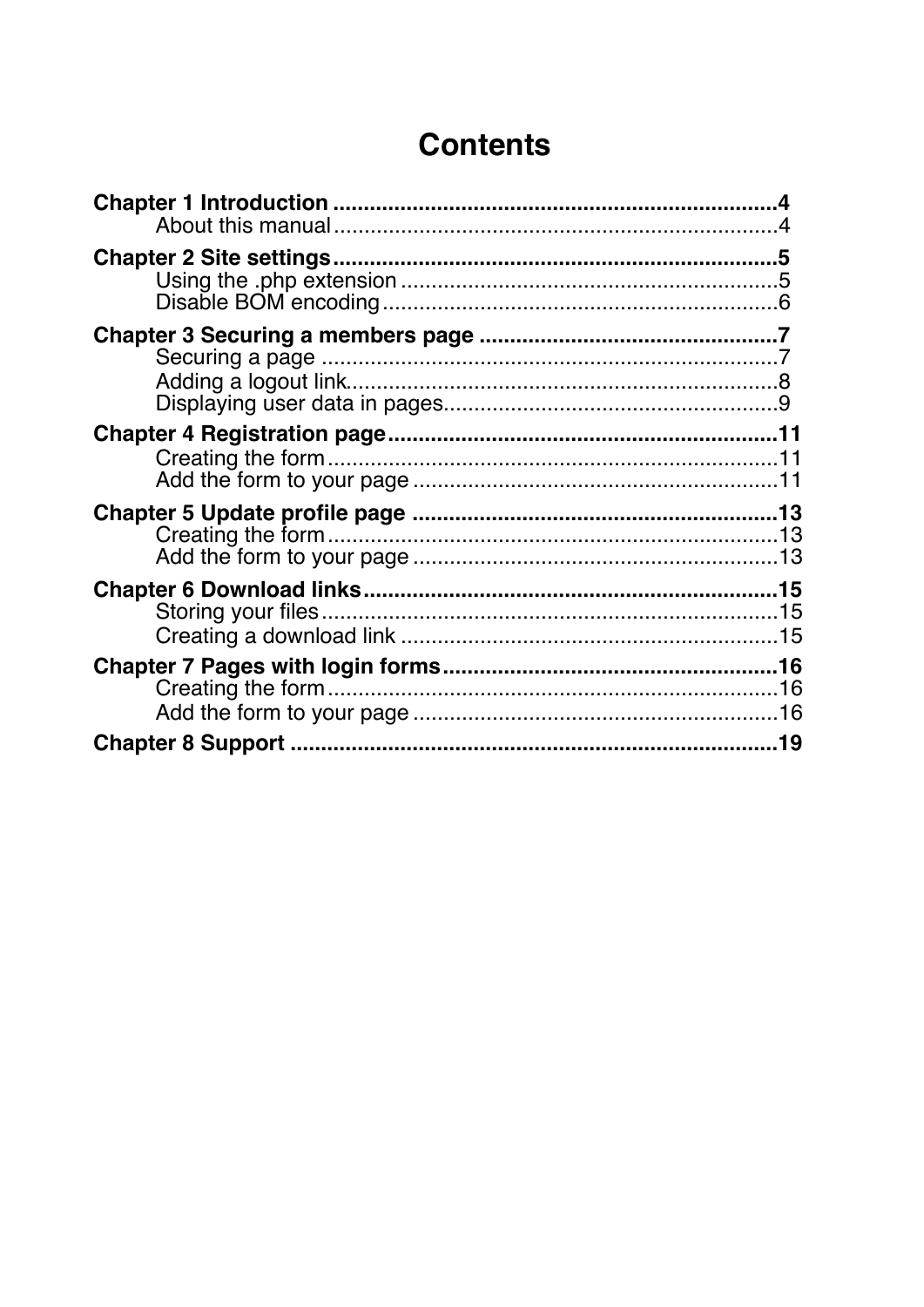# <span id="page-3-0"></span>**Chapter 1 Introduction**

### <span id="page-3-1"></span>**About this manual**

This manual has been written to help users of Serif Webplus to integrate Sitelok in their projects. It is not meant to replace the main Sitelok Manual but really to explain Webplus specific points. We assume that you have installed Sitelok on your server already and that it is working properly.

As Sitelok uses PHP you won't be able to test the functionality of your pages within Webplus. You must publish you site to test the pages.

We have written this manual based on Webplus X7 but other versions should have similar settings.

**Please note that Sitelok normally requires pages to have the php extension. Most servers can be set to allow PHP to be used inside .html pages as well though. Ask your hosting company to enable that if you can't rename your pages to .php for any reason.**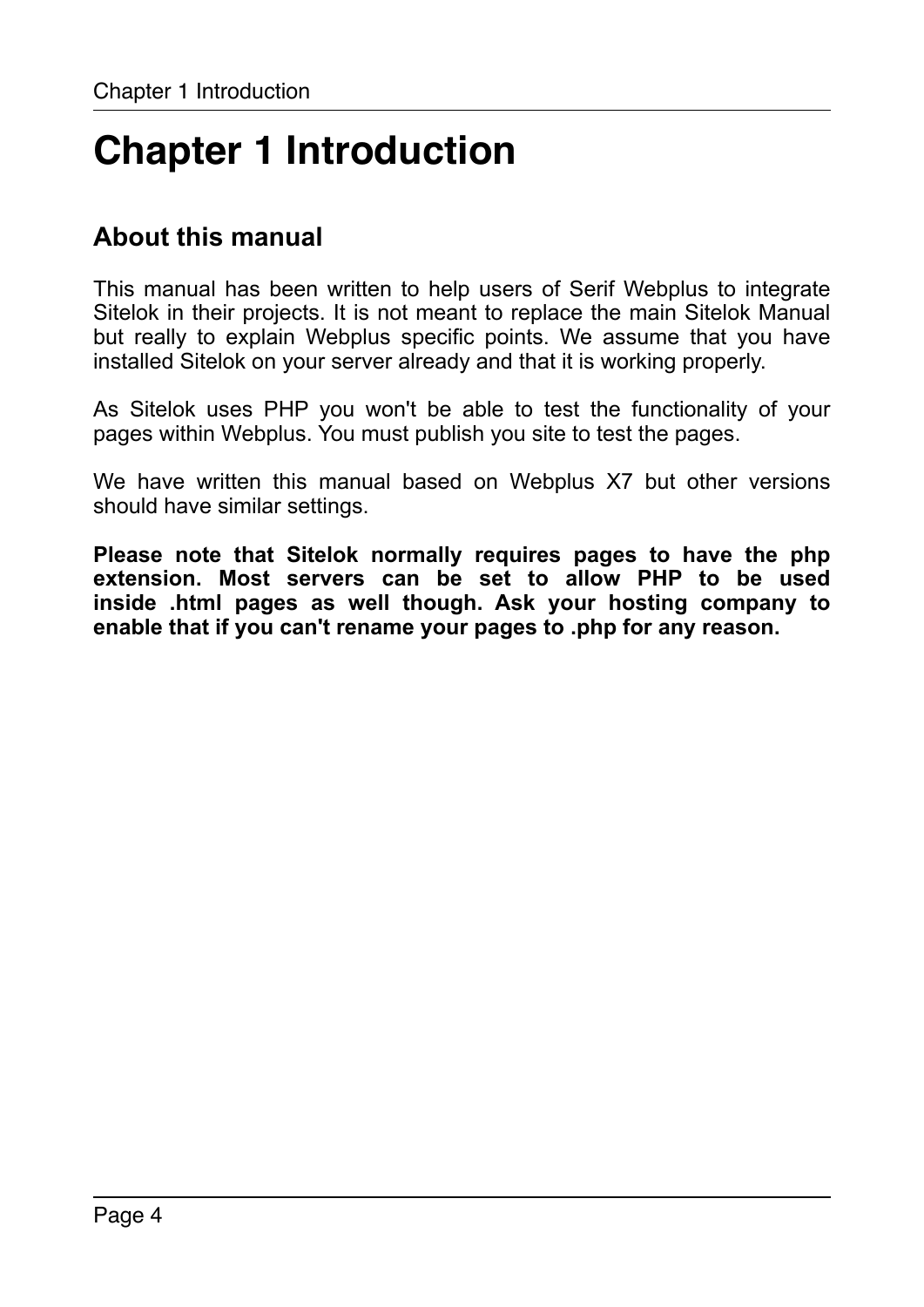# <span id="page-4-0"></span>**Chapter 2 Site settings**

### <span id="page-4-1"></span>**Using the .php extension**

Sitelok uses PHP so your pages ideally need to have the extension .php. Pages with the extension .php will still work exactly like the .html pages and don't affect layout etc. You can rename existing pages to .php by selecting Page Properties in the Properties menu and adjusting the filename.

If you prefer you can set .php as the default extension for the site by selecting Site Properties in the Properties menu. Click File Naming in the Advanced section and select php and the Default page file extension.

| ⋑<br><b>Site Properties</b>                                                                                                                                                                                      |                                                                                                                                                                                                        | $\mathbf{x}$                      |
|------------------------------------------------------------------------------------------------------------------------------------------------------------------------------------------------------------------|--------------------------------------------------------------------------------------------------------------------------------------------------------------------------------------------------------|-----------------------------------|
| ⊟ · Page<br>Page Size<br>- Background<br>Hyperlinks<br>- HTML Header<br>Margins<br>- Publishing<br>E Features<br>-Smart Objects<br>- Lightbox<br>- Favourites Icon                                               | <b>File Naming</b><br><b>File Naming</b><br>Default page file extension:<br>V Warn about upper case characters in filenames<br><b>Resource File Names</b><br>Remove symbol characters<br>Remove spaces | Configures file names<br>php<br>▼ |
| Google Analytics<br>- Video Player<br>□ Search Engine<br>- Search Terms<br>Indexing<br>-Google Validation<br><b>Bing Validation</b><br>□ Advanced<br>-HTML Format<br>- File Naming<br>- Images<br>- File Summary | Make lower case                                                                                                                                                                                        |                                   |
|                                                                                                                                                                                                                  | OK                                                                                                                                                                                                     | Cancel<br>Help                    |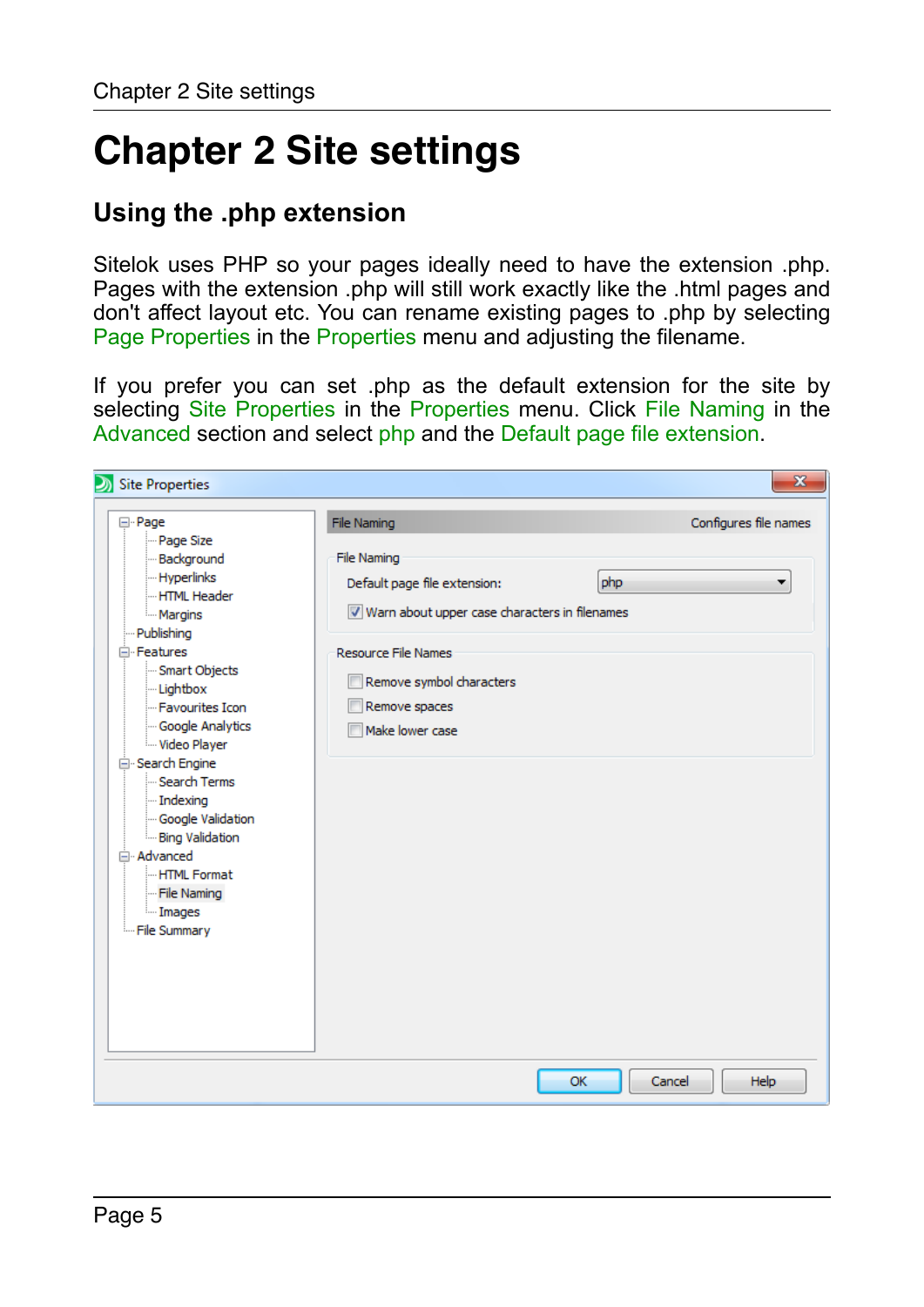Many servers have an option allowing you to use PHP code directly in.html pages without renaming them. Normally this just requires a line to be added to your .htaccess file but check with your hosting company. This is useful for existing sites where you can't easily rename the pages.

### <span id="page-5-0"></span>**Disable BOM encoding**

For some reason Webplus has BOM encoding enable by default (at least in X7) so this needs to be disabled. This is an encoding method that is no longer used but can stop PHP working correctly on many servers. To disable BOM select Site Properties from the Properties menu. Click Advanced and uncheck the Write Byte Order Mark to file checkbox.

| Site Properties                                                                                                                                                                                                                                                                                                                            |                                                                                                                                                                                                                                                                                                                                 |                                                                                               |                                                  |                                                  | $\mathbf{x}$                          |
|--------------------------------------------------------------------------------------------------------------------------------------------------------------------------------------------------------------------------------------------------------------------------------------------------------------------------------------------|---------------------------------------------------------------------------------------------------------------------------------------------------------------------------------------------------------------------------------------------------------------------------------------------------------------------------------|-----------------------------------------------------------------------------------------------|--------------------------------------------------|--------------------------------------------------|---------------------------------------|
| ⊟ · Page                                                                                                                                                                                                                                                                                                                                   | <b>HTML Format</b>                                                                                                                                                                                                                                                                                                              |                                                                                               |                                                  |                                                  | Controls how pages are output         |
| Page Size<br>- Background<br>Hyperlinks<br>- HTML Header<br>Margins<br>- Publishing<br>E Features<br>-Smart Objects<br>- Lightbox<br>- Favourites Icon<br>Google Analytics<br>- Video Player<br>□ Search Engine<br>- Search Terms<br>- Indexing<br>Google Validation<br><b>Emg</b> Validation<br>Advanced<br>-HTML Format<br>- File Naming | <b>HTML Output</b><br>Code page:<br>UTF-8 (Default)<br>Write Byte Order Mark to file<br>$\vee$ Write <wbr/> elements for hyphens<br>Specify text size in pixels<br>Uncheck<br>Write the ID for each object<br>V Use JavaScript to improve button actions<br>Hide 'index.html' in internal hyperlinks<br>Allow non-standard HTML |                                                                                               |                                                  |                                                  |                                       |
|                                                                                                                                                                                                                                                                                                                                            | <b>HTML Layout</b>                                                                                                                                                                                                                                                                                                              | Compact HTML:<br>Include object comments:<br>Hide object's editable areas in the page header: | Publish                                          | Preview                                          | <b>Editor</b><br>$\triangledown$<br>V |
| i Images<br>File Summary                                                                                                                                                                                                                                                                                                                   |                                                                                                                                                                                                                                                                                                                                 | Indent:<br>Indent using:                                                                      | $\overline{\mathsf{v}}$<br><b>Tabs</b><br>Spaces | $\overline{\mathsf{v}}$<br><b>Tabs</b><br>Spaces | $\overline{v}$<br>O Tabs<br>Spaces    |
|                                                                                                                                                                                                                                                                                                                                            | Number of spaces for indent:                                                                                                                                                                                                                                                                                                    |                                                                                               | 싂<br>$\overline{2}$                              |                                                  |                                       |
|                                                                                                                                                                                                                                                                                                                                            |                                                                                                                                                                                                                                                                                                                                 |                                                                                               | OK                                               | Cancel                                           | <b>Help</b>                           |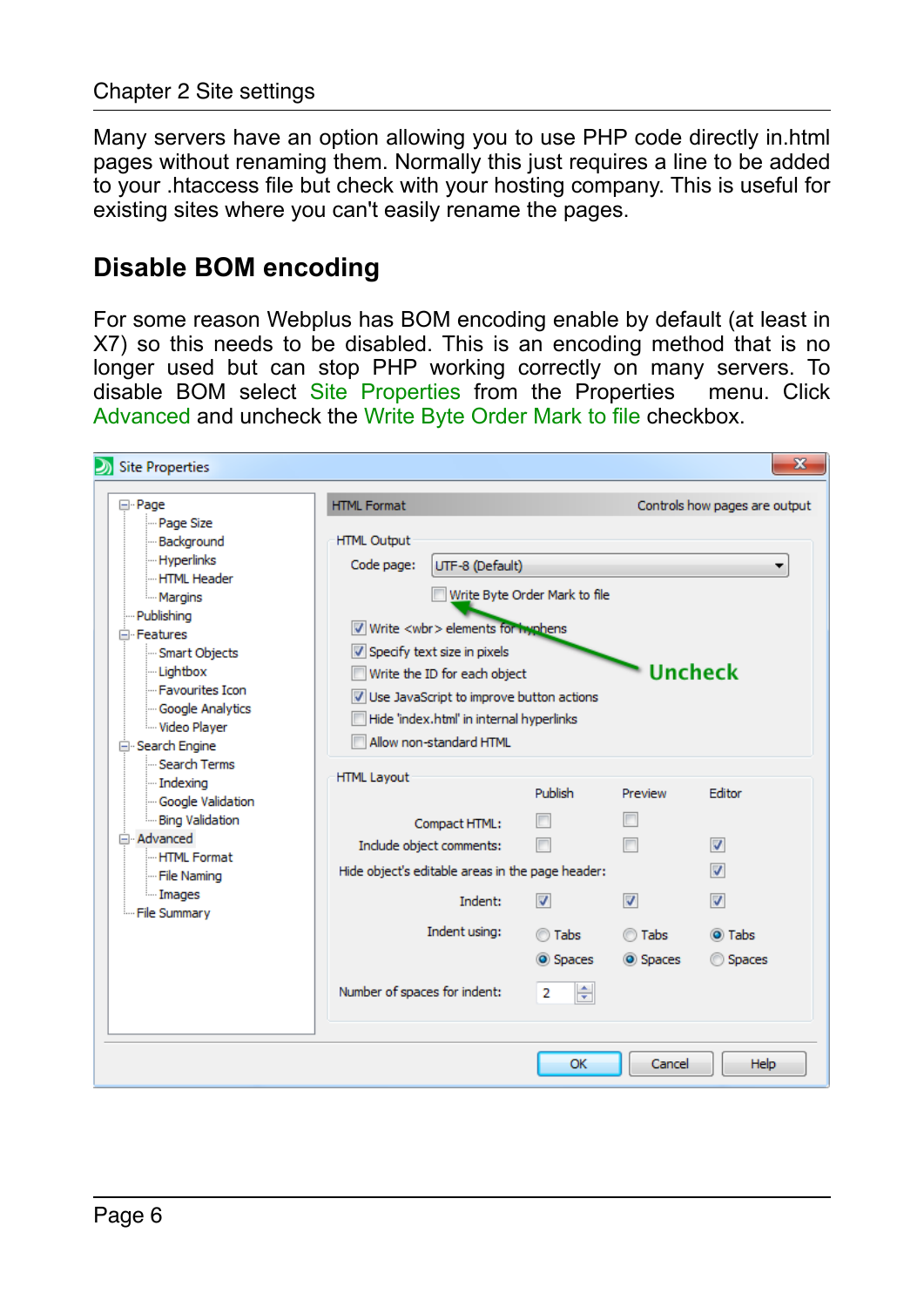# <span id="page-6-0"></span>**Chapter 3 Securing a members page**

### <span id="page-6-1"></span>**Securing a page**

Sitelok can secure .php pages on your site by simply adding a code snippet to the very top of the the page telling Sitelok which usergroups have access.

First of all create the page you want to secure. To secure it select Page HTML Source from the View menu. At the top before the line that says <!--Page Preamble--> paste in the following snippet.

```
<?php 
$groupswithaccess="CLIENT"; 
require_once("../slpw/sitelokpw.php");
?>
```
This tells Sitelok to only allow access to members of the CLIENT usergroup. You can replace CLIENT with another group name or list multiple groups separated by commas.

Please note that the above code assumes that your page is in a folder. If it is in the root of your site then we need to adjust the relative path so use

require\_once("slpw/sitelokpw.php");

|     | $<$ ?php                             |
|-----|--------------------------------------|
|     | \$groupswithaccess="CLIENT";         |
|     | require once("/slpw/sitelokpw.php"); |
|     | 2>                                   |
|     | Page Preamble                        |
|     | $\langle$ !--Master A Preamble-->    |
|     | html                                 |
|     | <html lang="en"></html>              |
|     | <head></head>                        |
| TE. | <meta charset="utf-8"/>              |
|     | <title>Test</title>                  |
|     |                                      |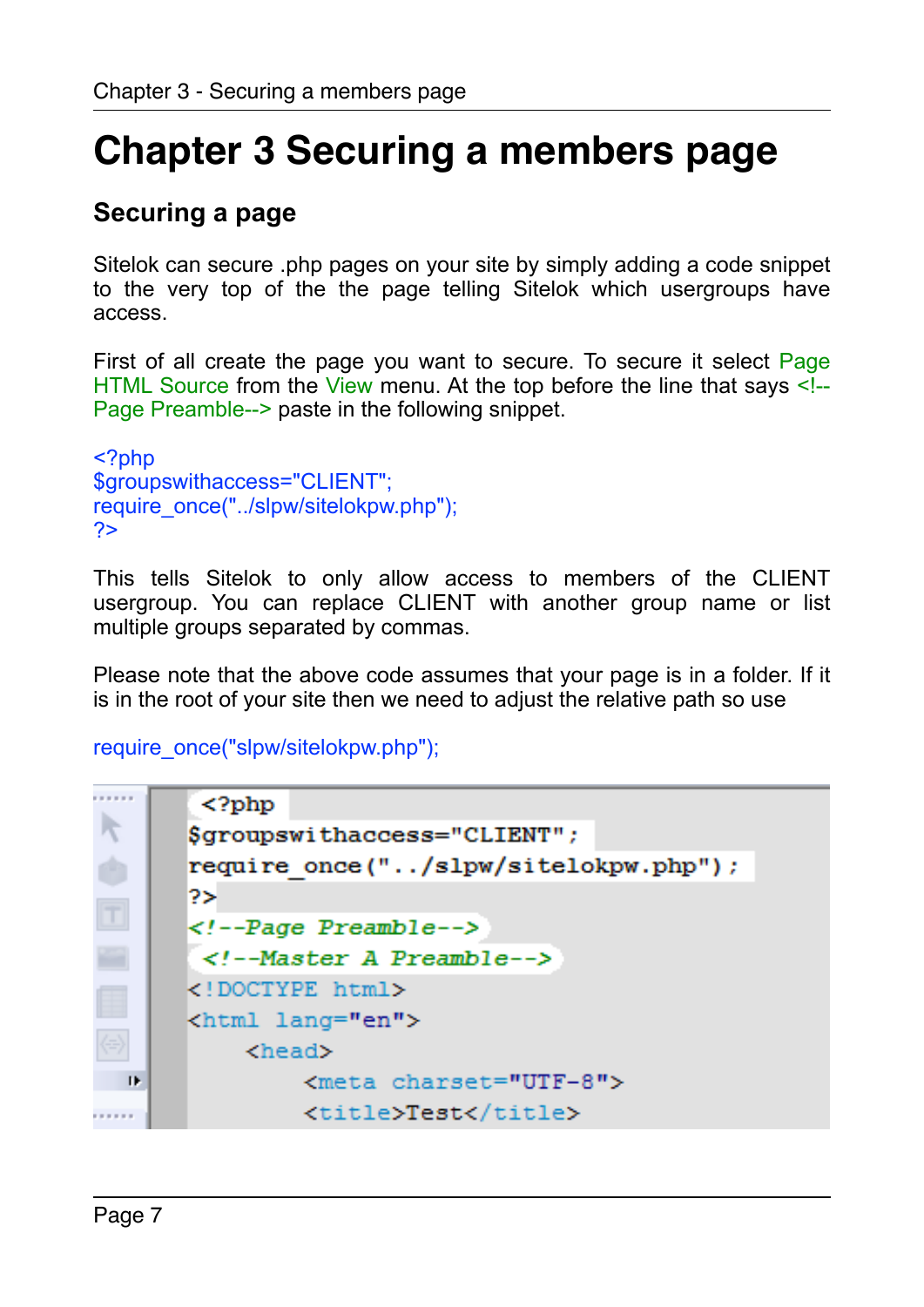## <span id="page-7-0"></span>**Adding a logout link**

You can add a logout link to your site by creating a hyperlink that points to

/slpw/sitelokpw.php?sitelokaction=logout

To do this just highlight the text or object you want to turn into a hyperlink and right click. Select Hyperlink... in the popup menu. Select the hyperlink type as Internet Page and paste in the link above.

| $\mathbf{x}$<br><b>Edit Hyperlink</b>                             |                              |                                                               |  |  |  |  |  |
|-------------------------------------------------------------------|------------------------------|---------------------------------------------------------------|--|--|--|--|--|
| <b>Hyperlink Type</b><br>Target Window                            | Advanced<br>Appearance       |                                                               |  |  |  |  |  |
| $\times$ No Hyperlink                                             | <b>John Themet Page</b>      | Creates a hyperlink to an internet page                       |  |  |  |  |  |
| Site Page                                                         | <b>Hyperlink Information</b> |                                                               |  |  |  |  |  |
| Internet Page<br><b>A</b> Internet Email<br>Anchor<br><b>File</b> | URL address:                 | $\mathbb{E}$<br>/slpw/sitelokpw.php?sitelokaction=logout<br>۰ |  |  |  |  |  |
| S)<br>Shopping Cart<br>Smart Object<br>RSS Feed                   |                              |                                                               |  |  |  |  |  |
| <sup>2</sup> User Data<br>Navigation Element                      |                              |                                                               |  |  |  |  |  |

In the target window tab select the Type as Same Window.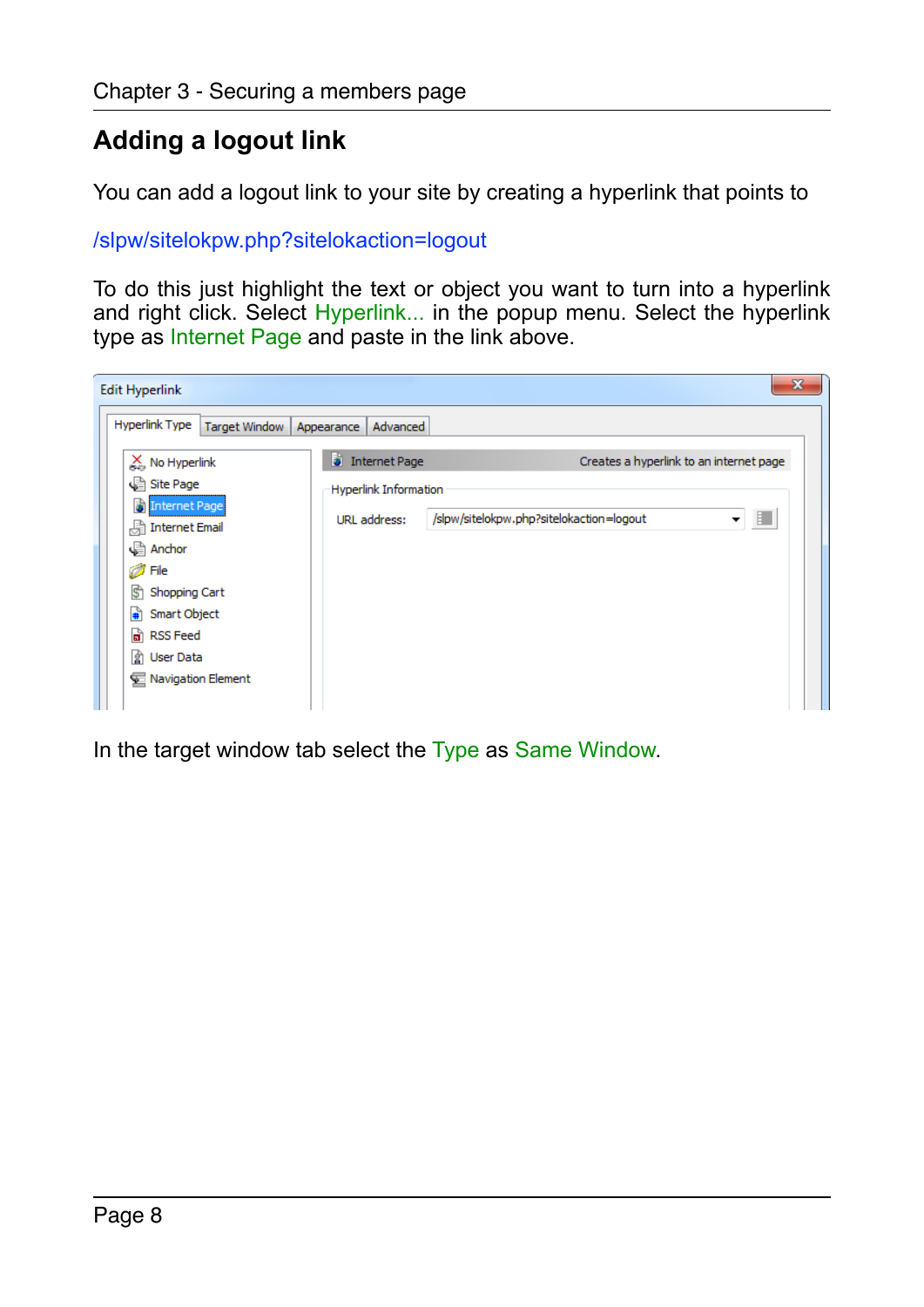### <span id="page-8-0"></span>**Displaying user data in pages**

Sitelok lets you display any data stored in the users record anywhere on the page. So for example you might like to display the users first name or email address. To do this simply use any of the following codes as required.

| First name          | php echo \$slfirstname; ?                          |
|---------------------|----------------------------------------------------|
| Last name           | php echo \$sllastname; ?                           |
| Full name           | php echo \$slname; ?                               |
| Email               | php echo \$slemail; ?                              |
| Username            | php echo \$ sluse rname; ?</td                     |
| Custom <sub>1</sub> | php echo \$slcustom1; ?                            |
|                     | for other custom fields replace the 1 in the code. |

The easiest way to insert these codes in the page is to copy the code to the clipboard and then select HTML Fragment from the Insert menu. Draw the rectangle on the page where you want the data to appear and then click the Paste to Body button in the dialog.

| <b>D</b> Insert HTML Code               |                                                                                                                                                                                              |          |                | $\mathbf{x}$  |  |  |  |
|-----------------------------------------|----------------------------------------------------------------------------------------------------------------------------------------------------------------------------------------------|----------|----------------|---------------|--|--|--|
| <b>HTML Code</b>                        |                                                                                                                                                                                              |          |                |               |  |  |  |
| Show Default Text                       | Ignore page position (raw HTML)                                                                                                                                                              |          | Paste to Head  | Paste to Body |  |  |  |
| $\langle$ !-- Header Code -->           |                                                                                                                                                                                              |          |                |               |  |  |  |
| $\langle$ -- HTML Fragment frag 16 -- > | Header code for HTML Fragment frag 16                                                                                                                                                        |          |                | Ξ             |  |  |  |
| $\langle$ div $\rangle$                 | Preamble for HTML Fragment frag 16<br><div AddCode="here" style="position:absolute;left:176px;top:180px;width:2711<br> php echo \$slusername; ?<br>Postamble for HTML Fragment frag 16<br>m. |          |                |               |  |  |  |
| Include JQuery script                   |                                                                                                                                                                                              |          |                |               |  |  |  |
| <b>Fles</b>                             |                                                                                                                                                                                              |          |                |               |  |  |  |
| Original File Name                      | Web site file                                                                                                                                                                                | Embedded | Browse         | Browse Assets |  |  |  |
|                                         |                                                                                                                                                                                              |          | Embed          | Make Linked   |  |  |  |
|                                         |                                                                                                                                                                                              |          | Export Options | Delete        |  |  |  |
|                                         |                                                                                                                                                                                              |          |                | OK<br>Cancel  |  |  |  |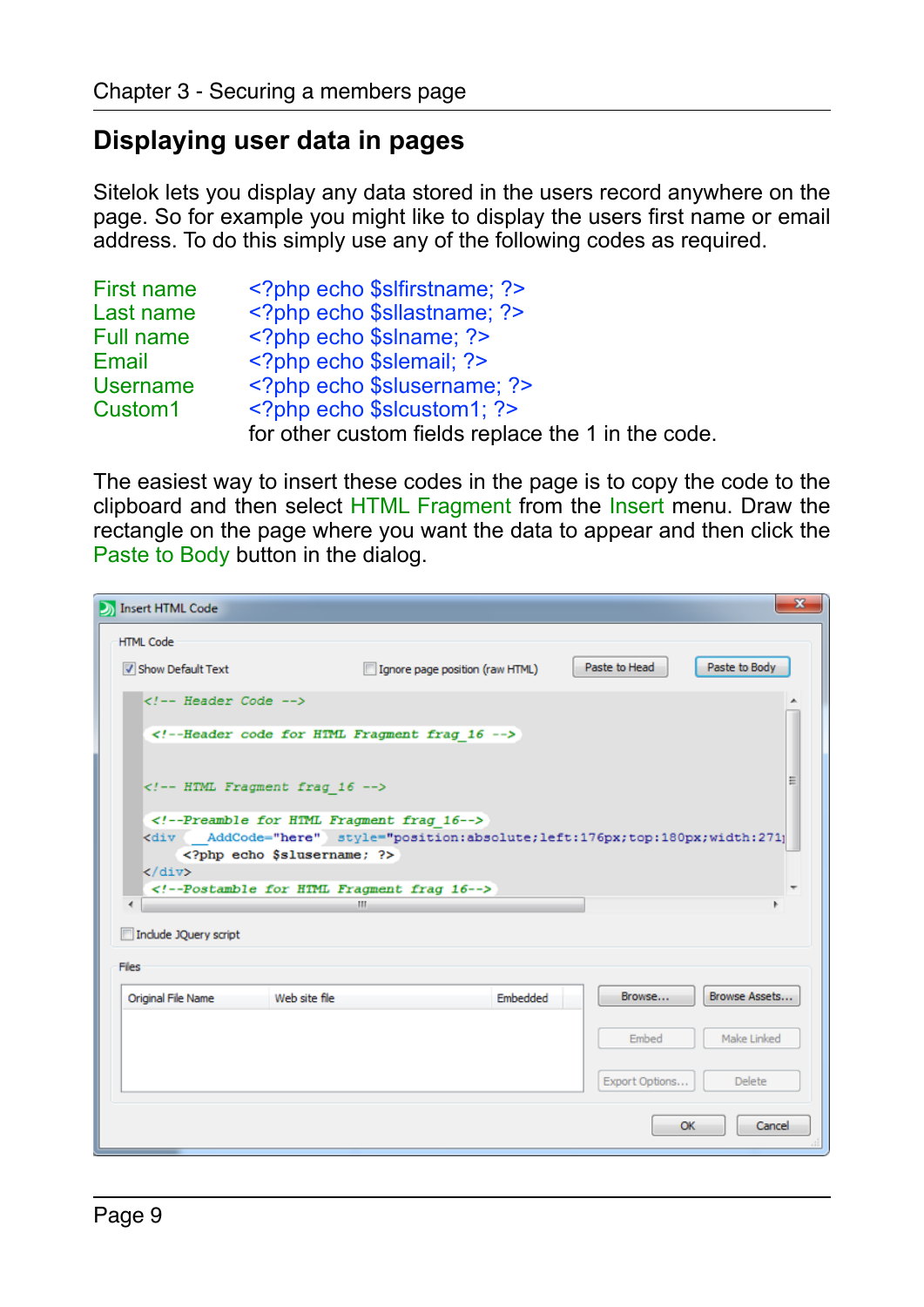If you want to align the code to existing text you can right click the html code fragment and click Arrange - Attach to Text. In the dialog that appears select Position inline as character. This allows you to insert the data as part of a text box for example.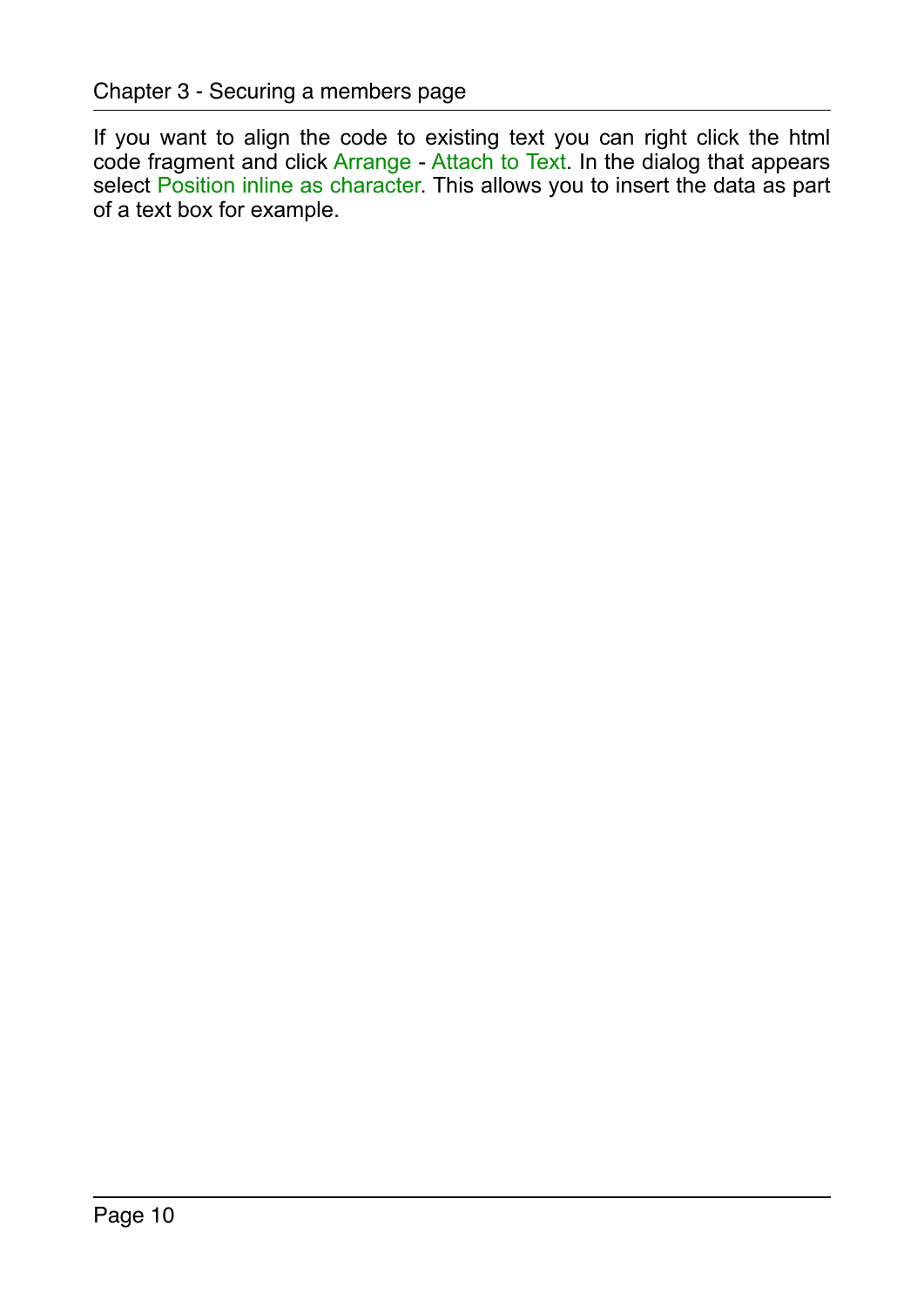# <span id="page-10-0"></span>**Chapter 4 Registration page**

A registration page is used to allow users to register for free access to your members area. If you are selling membership using a payment plugin (such as the Paypal or 2checkout plugins) then you don't have to use a registration form as the user is added automatically after payment.

To create a registration form follow these steps

### <span id="page-10-1"></span>**Creating the form**

In the Sitelok control panel go to Forms - Registration forms. Here you can either use an existing form or create a new one. The form designer allows you to design and style the form as well as setting things like the usergroup to add the user to, the thankyou page and also the email to be sent out. When the form is how you want it click Save.

Although its usually straightforward the main Sitelok manual explains how to use the designer in more detail.

It's also possible to write your own form code to use with Sitelok if you need to. The main Sitelok manual explains how to do that.

### <span id="page-10-2"></span>**Add the form to your page**

To generate the code to add to your page click  $\blacksquare$  next to the form.

There are a few options for the generated code but unless you need to make custom changes to the form code you can just leave the defaults to embed the form in your page. You will see the 3 steps to adding the code to your page as follows.

#### **Step1**

Copy the code to the clipboard. In Webplus select Page HTML Source from the View menu. At the top before the line that says <!--Page Preamble--> paste in the snippet.

```
. . . . . . .
        <?php require once("/Applications/MAMP/htdocs/sitelo
 k
       <?php require once("/Applications/MAMP/htdocs/sitelok
       <!--Page Preamble-->
ŵ
        <!--Master A Preamble-->
       <!DOCTYPE html>
```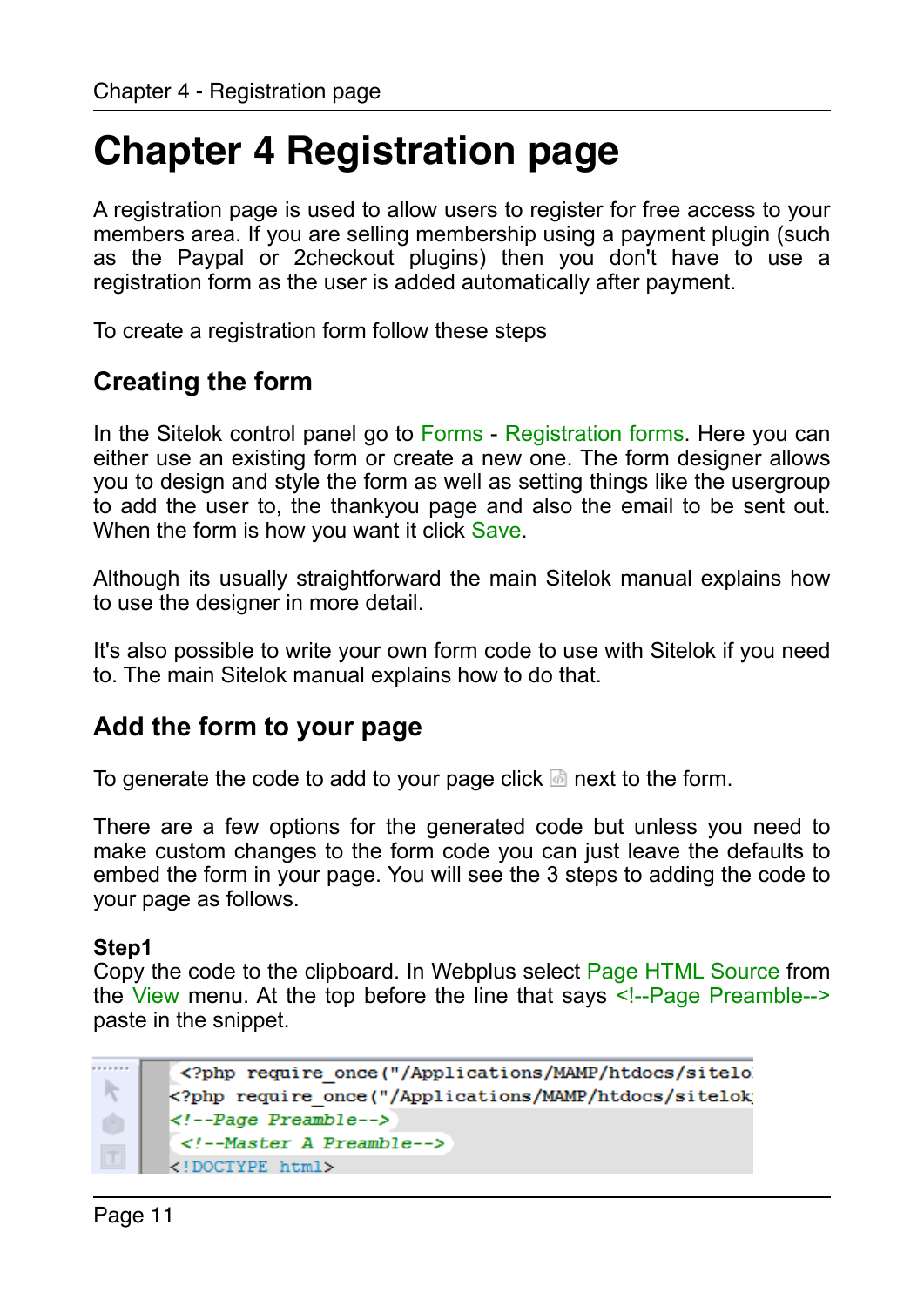### **Step 2**

Copy the code to the clipboard and then in Webplus select HTML Fragment... from the Insert menu. Position and size the rectangle as needed on the page (you can adjust it later anyway). Click the Paste To Head button in the dialog.

#### **Step 3**

Copy the code to clipboard and then in Webplus click the Paste to Body button in the html fragment dialog.

| <b>D</b> <sub>1</sub> Insert HTML Code           |                                                                                                                                                                                                   |                                 |                | $\mathbf{x}$  |  |  |  |
|--------------------------------------------------|---------------------------------------------------------------------------------------------------------------------------------------------------------------------------------------------------|---------------------------------|----------------|---------------|--|--|--|
| <b>HTML Code</b>                                 |                                                                                                                                                                                                   |                                 |                |               |  |  |  |
| Show Default Text                                |                                                                                                                                                                                                   | Ignore page position (raw HTML) | Paste to Head  | Paste to Body |  |  |  |
| $\langle -1 - $ Header Code $\langle -1 \rangle$ |                                                                                                                                                                                                   |                                 |                |               |  |  |  |
|                                                  | php sl registerformhead(1, false); ?                                                                                                                                                              |                                 |                |               |  |  |  |
|                                                  | HTML Fragment frag 22                                                                                                                                                                             |                                 |                |               |  |  |  |
| $\langle$ div $\rangle$                          | Preamble for HTML Fragment frag 22<br><div AddCode="here" style="position:absolute;left:244px;top:480px;width:512;<br> php sl registerformbody(1,false); ?<br>Postamble for HTML Fragment frag 22 |                                 |                |               |  |  |  |
| Include JQuery script                            | m.                                                                                                                                                                                                |                                 |                |               |  |  |  |
| Files                                            |                                                                                                                                                                                                   |                                 |                |               |  |  |  |
| Original File Name                               | Web site file                                                                                                                                                                                     | Embedded                        | Browse         | Browse Assets |  |  |  |
|                                                  |                                                                                                                                                                                                   |                                 | Embed          | Make Linked   |  |  |  |
|                                                  |                                                                                                                                                                                                   |                                 | Export Options | <b>Delete</b> |  |  |  |
|                                                  |                                                                                                                                                                                                   |                                 | OK             | Cancel        |  |  |  |

When you publish the page you should see the form appear. As the form was embedded in the page any changes you make to the design in Sitelok should appear on the page immediately when saved without needing to publish the page again.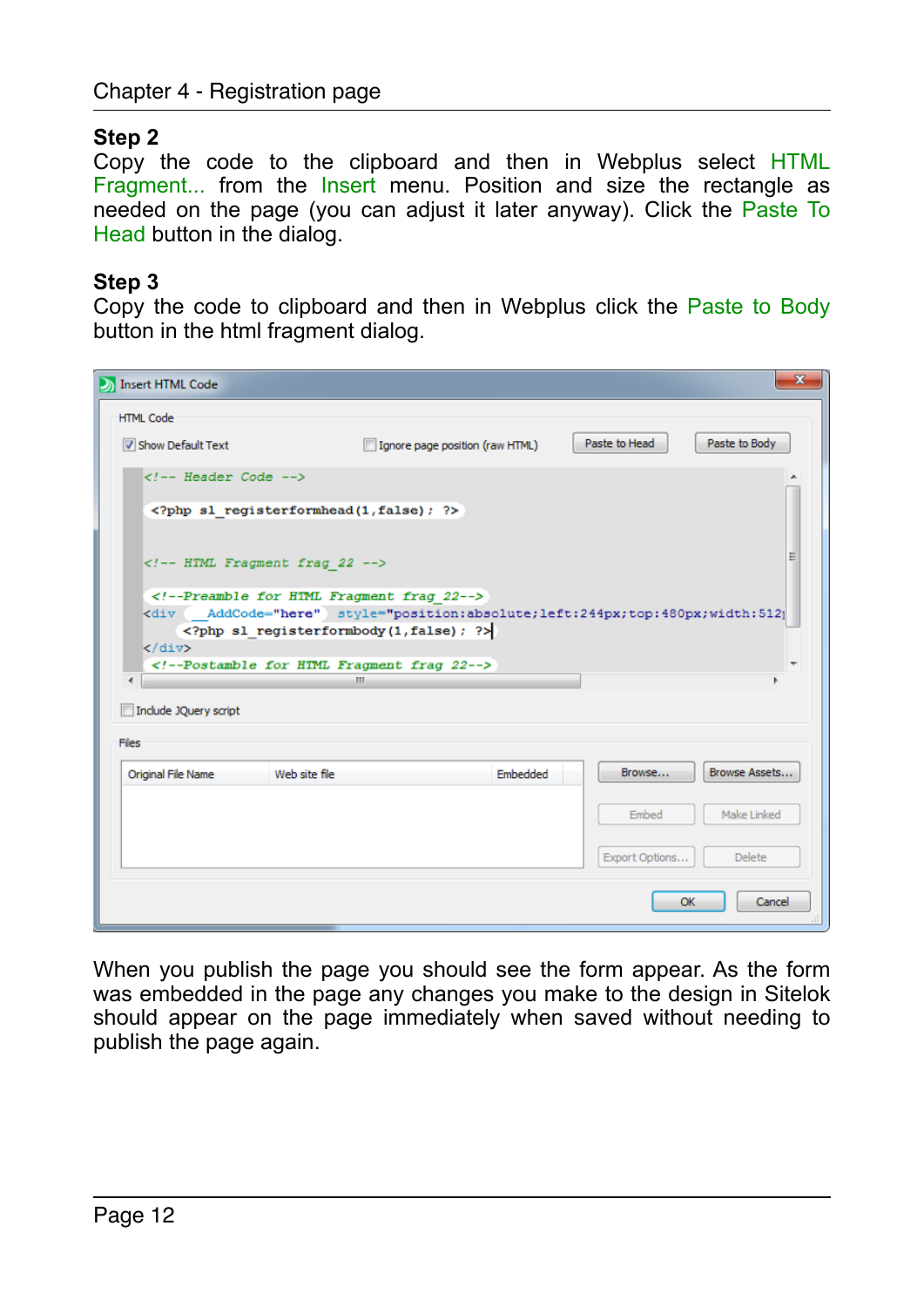# <span id="page-12-0"></span>**Chapter 5 Update profile page**

An update profile page allows the user to modify details that you store about them such as their password and email address.

To create an update form follow these steps

### <span id="page-12-1"></span>**Creating the form**

In the Sitelok control panel go to Forms - Update profile forms. Here you can either use an existing form or create a new one. The form designer allows you to design and style the form as well as setting an optional thankyou page and emails to be sent. When the form is how you want it click Save.

Although its usually straightforward the main Sitelok manual explains how to use the designer in more detail.

It's also possible to write your own form code to use with Sitelok if you need to. The main Sitelok manual explains how to do that.

### <span id="page-12-2"></span>**Add the form to your page**

To generate the code to add to your page click  $\Box$  next to the form.

There are a few options for the generated code but unless you need to make custom changes to the form code you can just leave the defaults to embed the form in your page. You will see the 3 steps to adding the code to your page as follows.

#### **Step1**

Copy the code to the clipboard. In Webplus select Page HTML Source from the View menu. At the top before the line that says <!--Page Preamble--> paste in the snippet.

```
. . . . . . .
         <?php
\mathbb{R}Sgroupswithaccess="ALL";
ŵ
        require once("/Applications/MAMP/htdocs/sitelok
        require once("/Applications/MAMP/htdocs/sitelok
\boxed{\top}2>Г
        <!--Page Preamble-->
         <!--Master A Preamble-->
```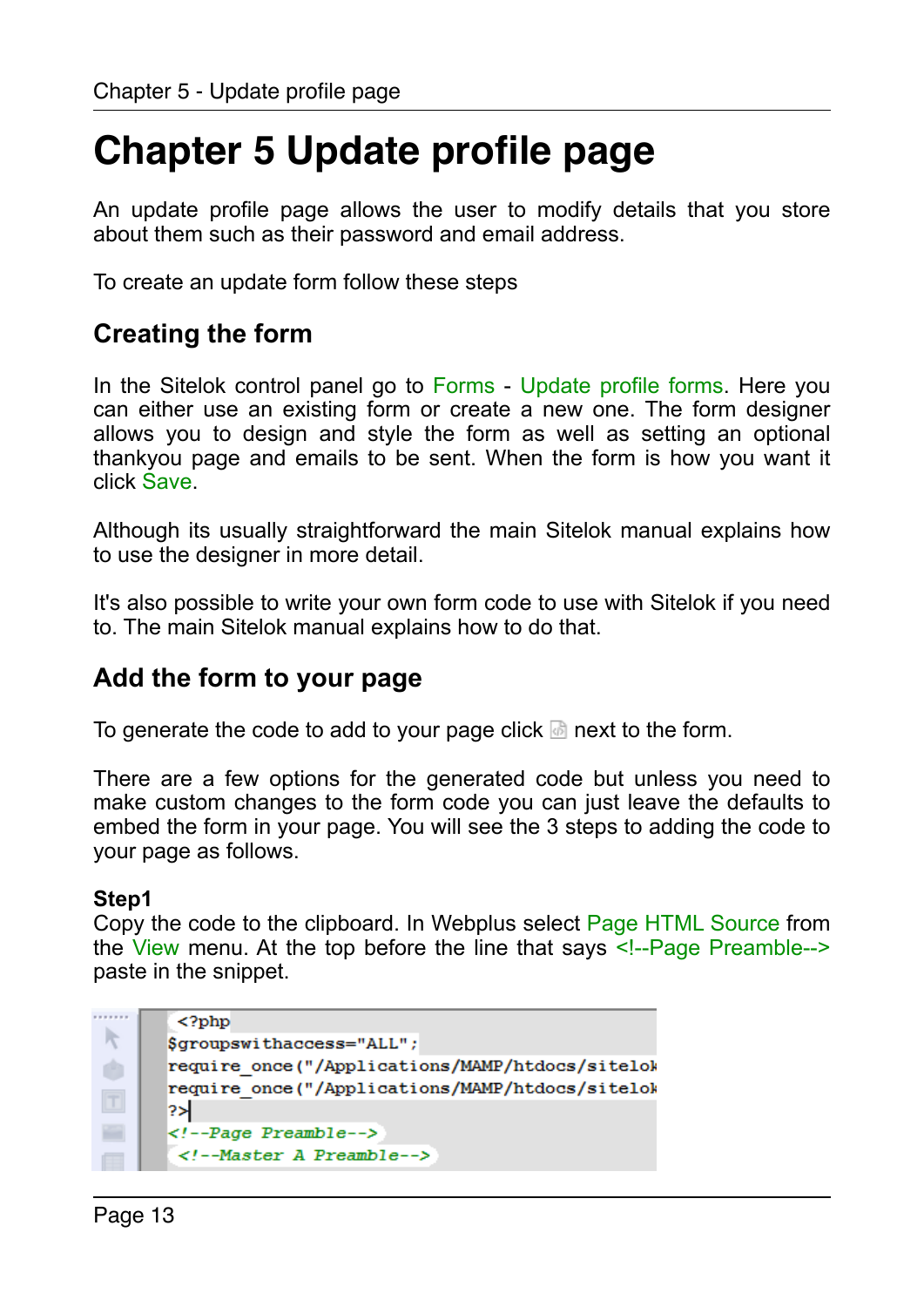#### **Step 2**

Copy the code to the clipboard and then in Webplus select HTML Fragment... from the Insert menu. Position and size the rectangle as needed on the page (you can adjust it later anyway). Click the Paste To Head button in the dialog.

#### **Step 3**

Copy the code to clipboard and then in Webplus click the Paste to Body button in the html fragment dialog.

| <b>Insert HTML Code</b>                          |                                                                                                                                                                                           |                                 |                | $\overline{\mathbf{x}}$ |
|--------------------------------------------------|-------------------------------------------------------------------------------------------------------------------------------------------------------------------------------------------|---------------------------------|----------------|-------------------------|
| <b>HTML Code</b>                                 |                                                                                                                                                                                           |                                 |                |                         |
| Show Default Text                                |                                                                                                                                                                                           | Ignore page position (raw HTML) | Paste to Head  | Paste to Body           |
| $\langle -1 - $ Header Code $\langle -1 \rangle$ |                                                                                                                                                                                           |                                 |                |                         |
|                                                  | php sl updateformhead(4,false); ?                                                                                                                                                         |                                 |                |                         |
|                                                  | HTML Fragment frag 23                                                                                                                                                                     |                                 |                |                         |
| <b>kdiv</b><br>$\langle$ div $\rangle$           | Preamble for HTML Fragment frag 23<br>AddCode="here" style="position:absolute;left:160px;top:435px;width:411]<br>php sl updateformbody(4,false); ?<br>Postamble for HTML Fragment frag 23 |                                 |                |                         |
|                                                  | m.                                                                                                                                                                                        |                                 |                |                         |
| Include JQuery script                            |                                                                                                                                                                                           |                                 |                |                         |
| Files                                            |                                                                                                                                                                                           |                                 |                |                         |
| Original File Name                               | Web site file                                                                                                                                                                             | Embedded                        | Browse         | Browse Assets           |
|                                                  |                                                                                                                                                                                           |                                 | Embed          | Make Linked             |
|                                                  |                                                                                                                                                                                           |                                 | Export Options | Delete                  |
|                                                  |                                                                                                                                                                                           |                                 | OK             | Cancel                  |

When you publish the page you should see the form appear. As the form was embedded in the page any changes you make to the design in Sitelok should appear on the page immediately when saved without needing to publish the page again.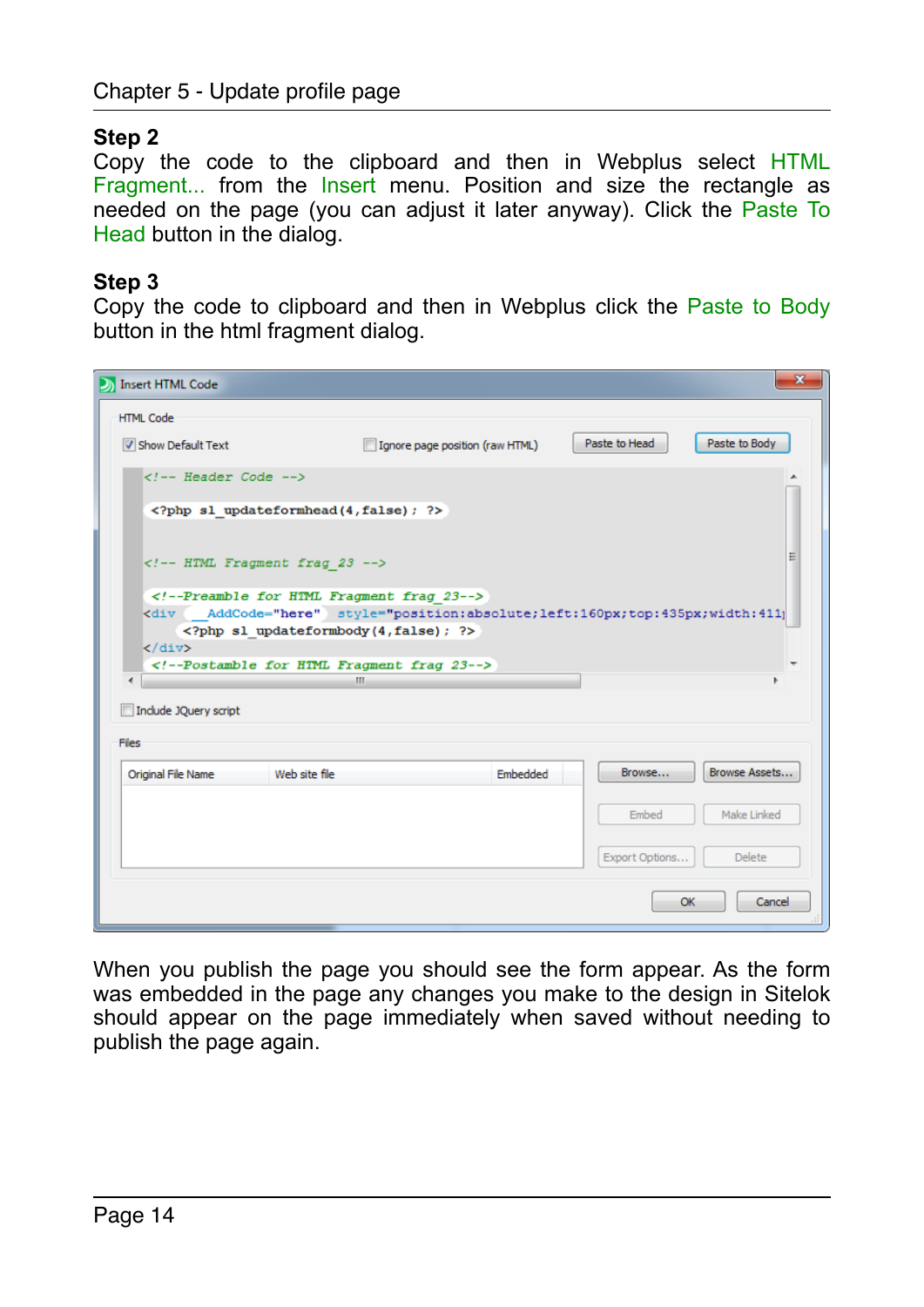# <span id="page-14-0"></span>**Chapter 6 Download links**

Sitelok can secure download links as well making sure that the location of the files on your server is not known and that they only worked for logged in users.

### <span id="page-14-1"></span>**Storing your files**

If you want to secure downloads using Sitelok you should store the files in the file folder created during installation. This will have a name like slfiles xxxx and won't be found by search engines, robots or hackers. You can find the folder name in Tools - Configuration - Download paths.

### <span id="page-14-2"></span>**Creating a download link**

You can add a download link in your page by using the following snippet.

<?php;siteloklink('testfile.zip',1);?>

To do this just highlight the text or object you want to turn into a hyperlink and right click. Select Hyperlink... in the popup menu. Select the hyperlink type as Internet Page and paste in the link replacing testfile.zip with your filename (no path needed). The extra ; after <?php is required as Webplus doesn't allow a space to be used here.

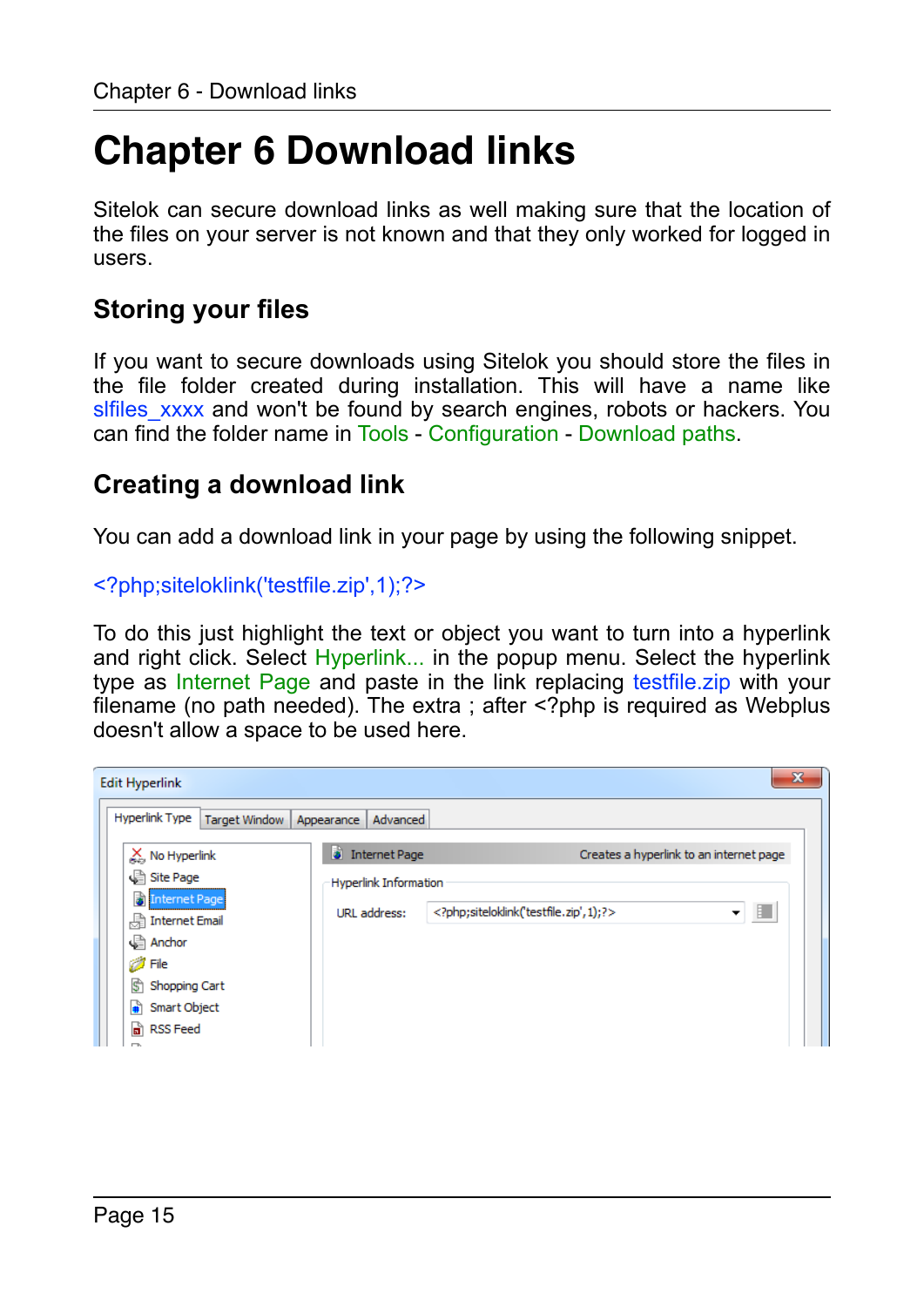# <span id="page-15-0"></span>**Chapter 7 Pages with login forms**

Sitelok has two ways for users to login. The simplest is the login form (login template) that appears if a user tries to visit a secured page and haven't yet logged in. The default login form that appears can be styled in Forms - Default Login form style or can be replaced by your own custom login template (see the main Sitelok manual for details).

Often the default login form is all that is needed as you can create a login link on your site that simply links to a secured page to force the login form to appear when necessary. However in some cases you may prefer to have a login form on one or more of your pages and this can be done as follows.

### <span id="page-15-1"></span>**Creating the form**

In the Sitelok control panel go to Forms - Login forms. Here you can either use an existing form or create a new one. The form designer allows you to design and style the form as well as setting optional features such as captcha and forgotten password.. When the form is how you want it click Save.

Although its usually straightforward the main Sitelok manual explains how to use the designer in more detail.

It's also possible to write your own form code to use with Sitelok if you need to. The main Sitelok manual explains how to do that.

### <span id="page-15-2"></span>**Add the form to your page**

To generate the code to add to your page click  $\blacksquare$  next to the form.

There are a few options for the generated code but unless you need to make custom changes to the form code you can just leave the defaults to embed the form in your page. You can decide if you want users to be redirected on login (if their usergroup has a redirect URL set) or to stay on the page. You can also set if you want the login form to be hidden when the user is logged in.

#### **Step1**

Copy the code to the clipboard. In Webplus select Page HTML Source from the View menu. At the top before the line that says <!--Page Preamble--> paste in the snippet.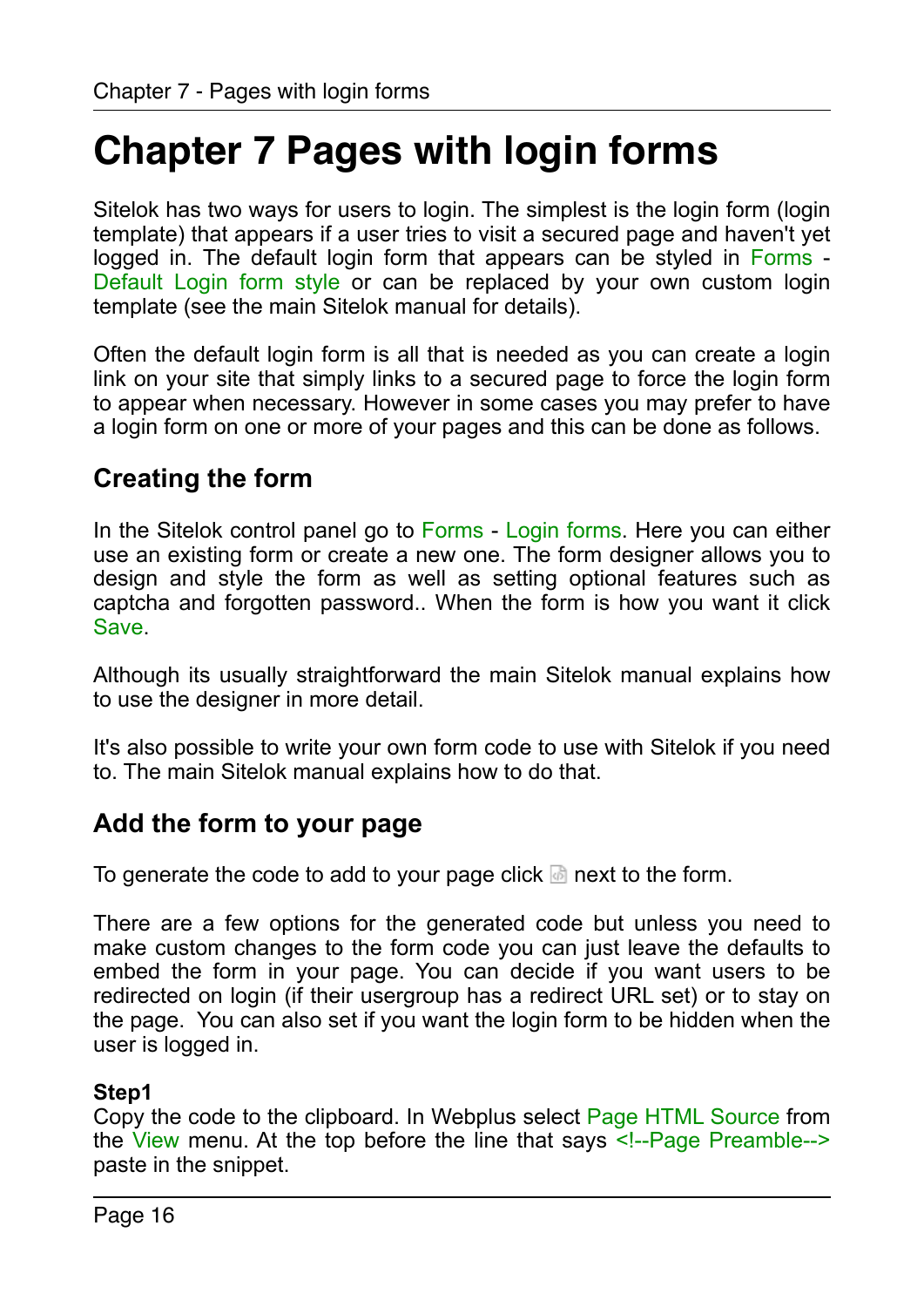|                   | $\langle$ ?php                                   |
|-------------------|--------------------------------------------------|
|                   | require once("/Applications/MAMP/htdocs/sitelok] |
|                   | \$groupswithaccess="PUBLIC";                     |
|                   | \$loginpage=\$slpagename;                        |
| $\boxed{\top}$    | \$logoutpage=\$slpagename;                       |
|                   | \$loginredirect=2;                               |
|                   | require once("/Applications/MAMP/htdocs/sitelok] |
|                   | 2>                                               |
| $\left( =\right)$ | Page Preamble                                    |
| TE.               | $\langle$ !--Master A Preamble-->                |
|                   |                                                  |

### **Step 2**

Copy the code to the clipboard and then in Webplus select HTML Fragment... from the Insert menu. Position and size the rectangle as needed on the page (you can adjust it later anyway). Click the Paste To Head button in the dialog.

#### **Step 3**

Copy the code to clipboard and then in Webplus click the Paste to Body button in the html fragment dialog.

| <b>Insert HTML Code</b>                                                                                                                                                     |                                                                                                              |                                 |                |               |
|-----------------------------------------------------------------------------------------------------------------------------------------------------------------------------|--------------------------------------------------------------------------------------------------------------|---------------------------------|----------------|---------------|
| <b>HTML Code</b>                                                                                                                                                            |                                                                                                              |                                 |                |               |
| Show Default Text                                                                                                                                                           |                                                                                                              | Ignore page position (raw HTML) | Paste to Head  | Paste to Body |
| $\langle$ !-- Header Code -->                                                                                                                                               |                                                                                                              |                                 |                |               |
|                                                                                                                                                                             | php sl loginformhead(5, false); ?                                                                            |                                 |                |               |
|                                                                                                                                                                             |                                                                                                              |                                 |                | Ξ             |
|                                                                                                                                                                             | HTML Fragment frag 24                                                                                        |                                 |                |               |
| <div< td=""><td><!--Preamble for HTML Fragment frag 24--><br/>AddCode="here" style="position:absolute;left:214px;top:474px;width:393</td><td></td><td></td><td></td></div<> | Preamble for HTML Fragment frag 24<br>AddCode="here" style="position:absolute;left:214px;top:474px;width:393 |                                 |                |               |
|                                                                                                                                                                             | php sl loginformbody(5, false, \$msg); ?                                                                     |                                 |                |               |
| $\langle$ /div>                                                                                                                                                             |                                                                                                              |                                 |                |               |
|                                                                                                                                                                             | m.                                                                                                           |                                 |                |               |
| Include JQuery script                                                                                                                                                       |                                                                                                              |                                 |                |               |
| <b>Files</b>                                                                                                                                                                |                                                                                                              |                                 |                |               |
| <b>Original File Name</b>                                                                                                                                                   | Web site file                                                                                                | Embedded                        | Browse         | Browse Assets |
|                                                                                                                                                                             |                                                                                                              |                                 | Embed          | Make Linked   |
|                                                                                                                                                                             |                                                                                                              |                                 | Export Options | <b>Delete</b> |
|                                                                                                                                                                             |                                                                                                              |                                 | OK             | Cancel        |
|                                                                                                                                                                             |                                                                                                              |                                 |                |               |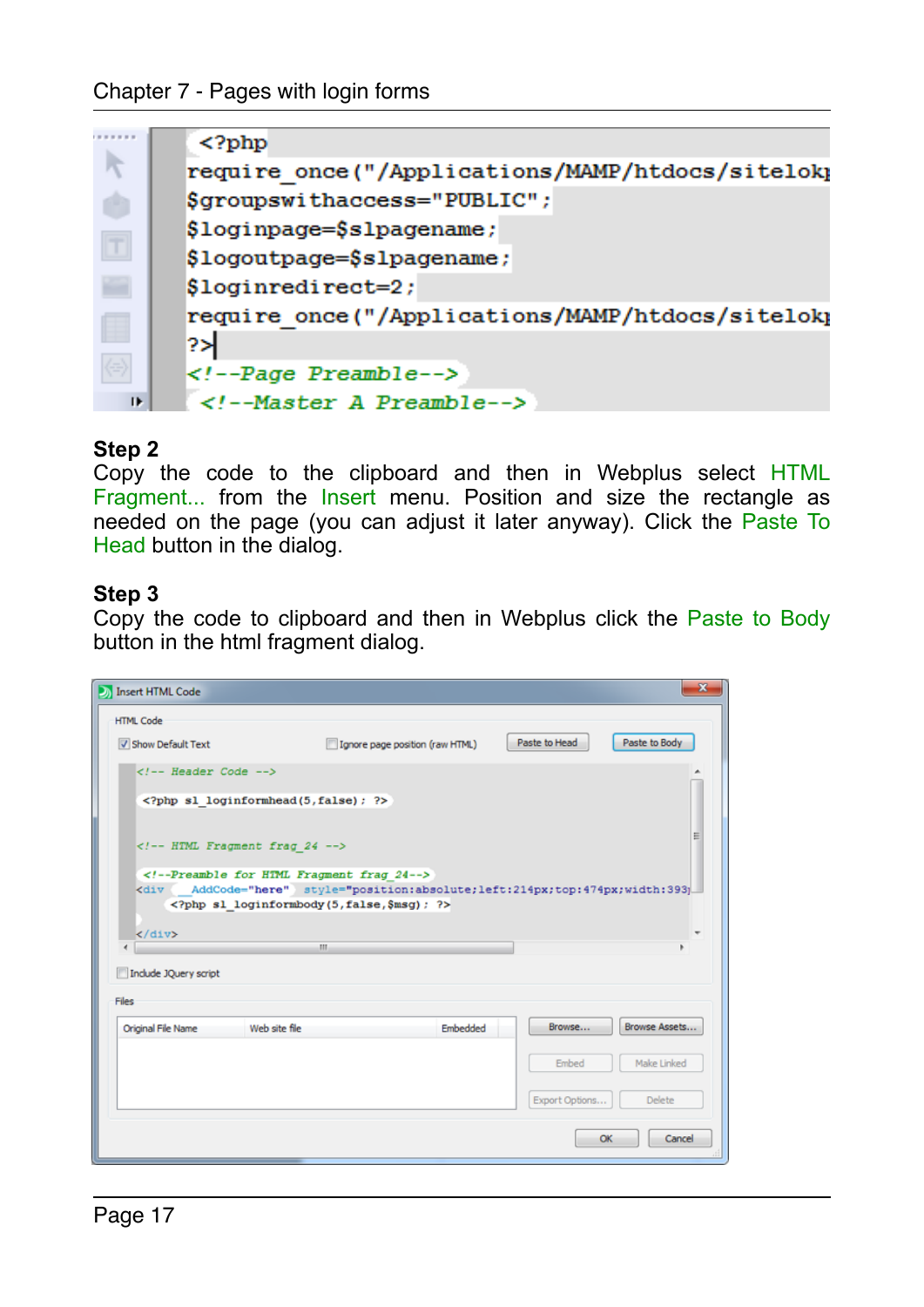When you publish the page you should see the form appear. As the form was embedded in the page any changes you make to the design in Sitelok should appear on the page immediately when saved without needing to publish the page again.